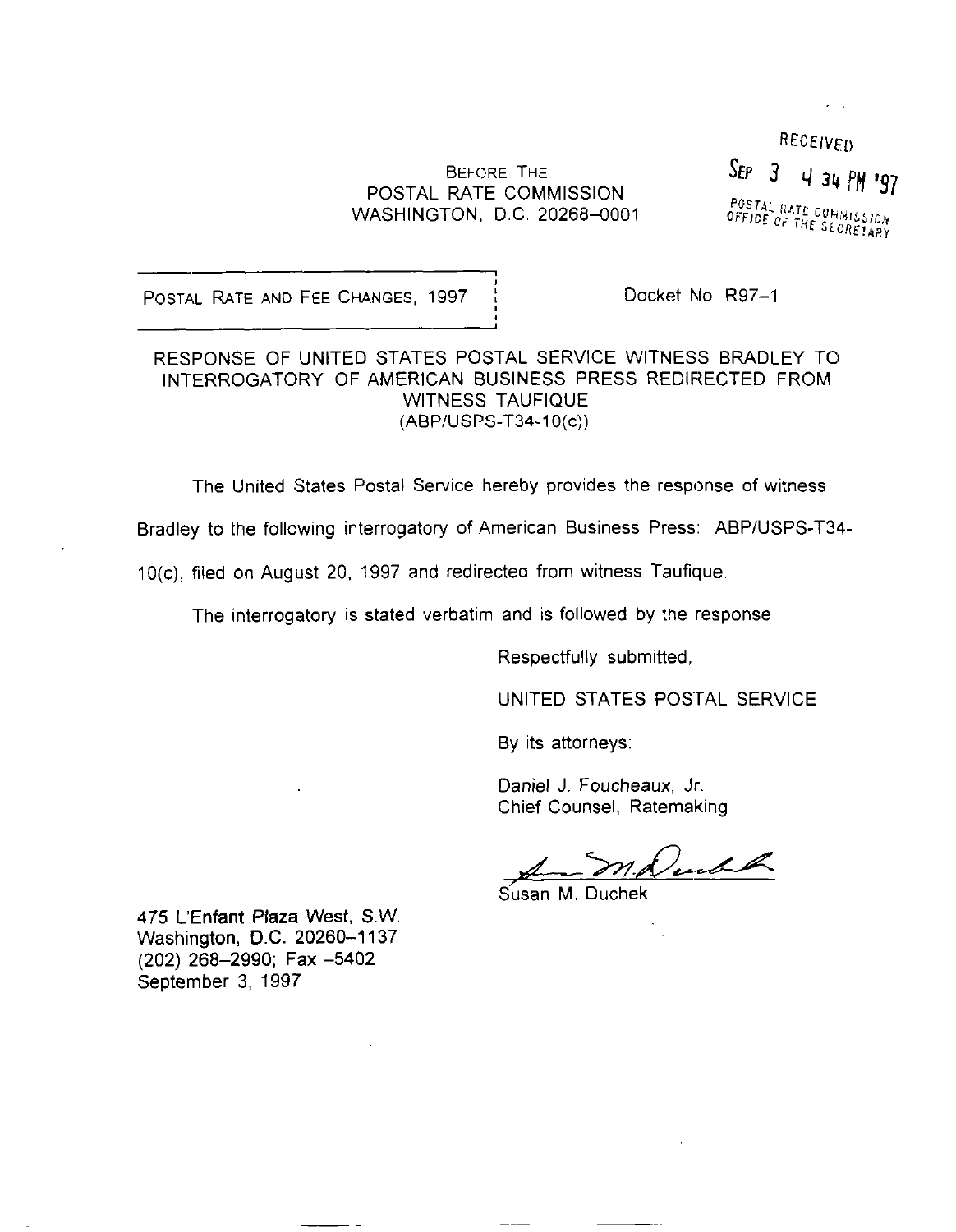#### Page 1 of 1

## Response of United States Postal Service Witness Bradley to Interrogatories of American Business Press (Redirected from Witness Taufique)

ABP/USPS-T34-10c. Confirm that HCSS contains a route length measure for each USPSpurchased highway contract, the annual cost of the contract, the annual miles traveled on the contract, the number of trucks on the contract and their cubic capacity and the highway cost account for the contract.

## APB/USPS-T34-10c Response:

Generally confirmed, although as I indicate on page 15 my testimony, the data are

available at the more disaggregated level of the contract cost segment.

......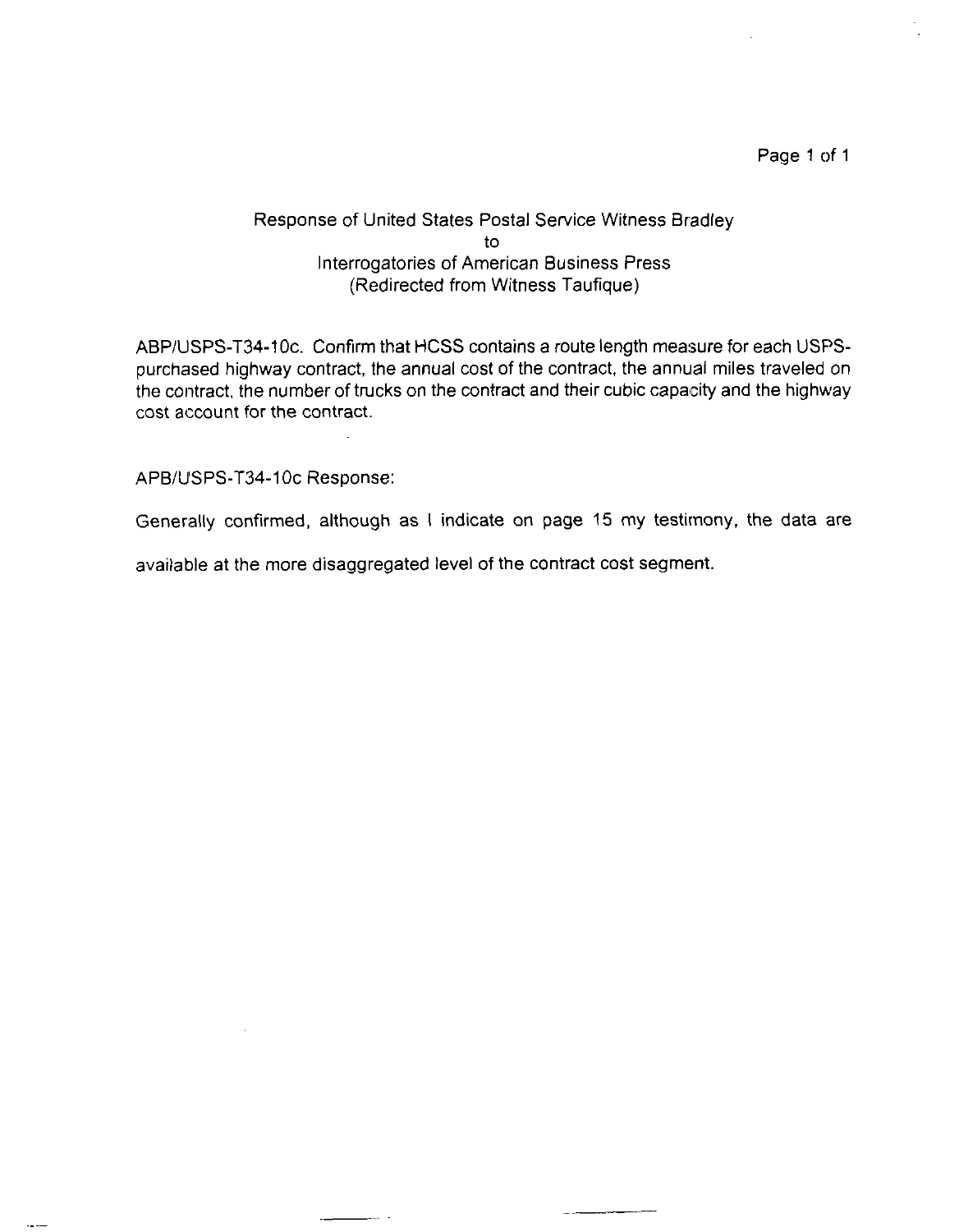#### DECLARATION

I, Michael D. Bradley, declare under penalty of perjury that the foregoing answers are true and correct, to the best of my knowledge, information, and belief.

Main D hand

Dated: Sept. 3, 1997

 $\sim 0.1$